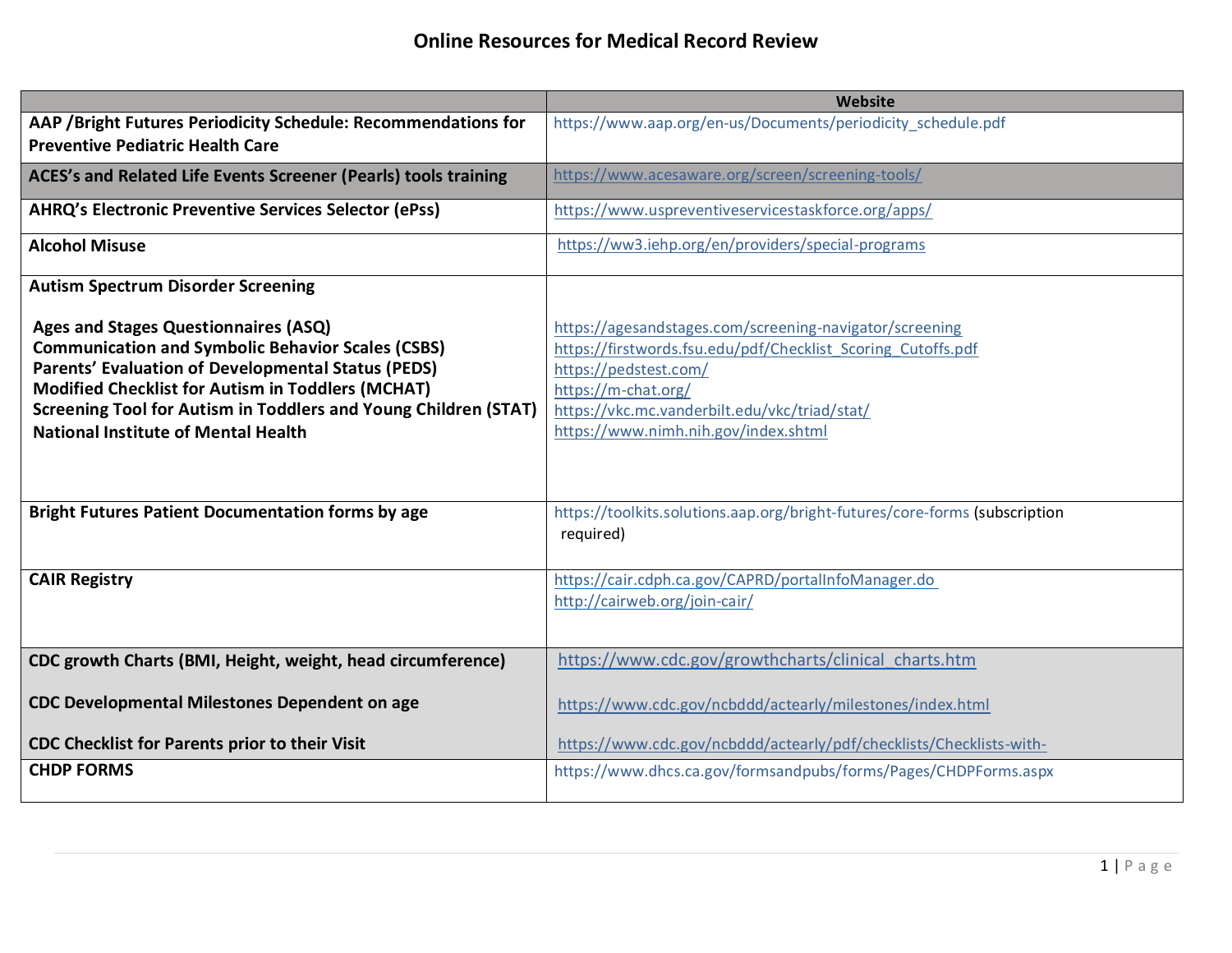## **Online Resources for Medical Record Review**

| <b>Dental Requirement Resources for Pediatrics</b>                                                                                                                                                   |                                                                                                                                                                                                                                                                                                                                                                                                                         |
|------------------------------------------------------------------------------------------------------------------------------------------------------------------------------------------------------|-------------------------------------------------------------------------------------------------------------------------------------------------------------------------------------------------------------------------------------------------------------------------------------------------------------------------------------------------------------------------------------------------------------------------|
| CHDP Dental Training: Fluoride Varnish. This tool includes a training, a<br>practicum for applying fluoride varnish, how to purchase varnish, and key<br>information on how to bill for the service. | https://www.dhcs.ca.gov/services/chdp/Documents/CHDP-FV-Dental-Training-PPT.pdf                                                                                                                                                                                                                                                                                                                                         |
| Fluoridation by Public Water Systems: List of Fully Fluoridated Water<br>Systems.                                                                                                                    | https://waterboards.ca.gov                                                                                                                                                                                                                                                                                                                                                                                              |
| This tool allows you and your office staff to generate a list of dental providers in<br>your area, including those open to new patients and accepting Denti-Cal Medi-Cal<br>Dental Program.          | https://www.InsureKidsNow.gov                                                                                                                                                                                                                                                                                                                                                                                           |
| <b>Depression Screening</b><br><b>General PHQ screeners</b><br>PHQ-9<br>PHQ-A<br>PHQ-2<br><b>Edinburgh Postnatal Depression Scale (EPDS)</b><br><b>Adolescent Health Screening &amp; Counseling</b>  | https://www.phqscreeners.com/select-screener<br>https://www.apa.org/depression-guideline/patient-health-questionnaire.pdf<br>https://www.uacap.org/uploads/3/2/5/0/3250432/phq-a.pdf<br>https://aidsetc.org/sites/default/files/resources files/PHQ-2 English.pdf<br>https://www.knowppd.com/wp-content/uploads/2019/01/edinburgh-postnatal-epression-<br>scale-en.pdf<br>https://www.aafp.org/afp/2012/1215/p1109.html |
| <b>DHCS Staying Healthy Assessments Forms</b><br>(SHA)                                                                                                                                               | https://www.dhcs.ca.gov/formsandpubs/forms/pages/stayinghealthy.aspx                                                                                                                                                                                                                                                                                                                                                    |
| <b>Immunization schedule</b>                                                                                                                                                                         | https://www.cdc.gov/vaccines/schedules/downloads/child/0-18yrs-child-<br>combined-schedule.pdf                                                                                                                                                                                                                                                                                                                          |